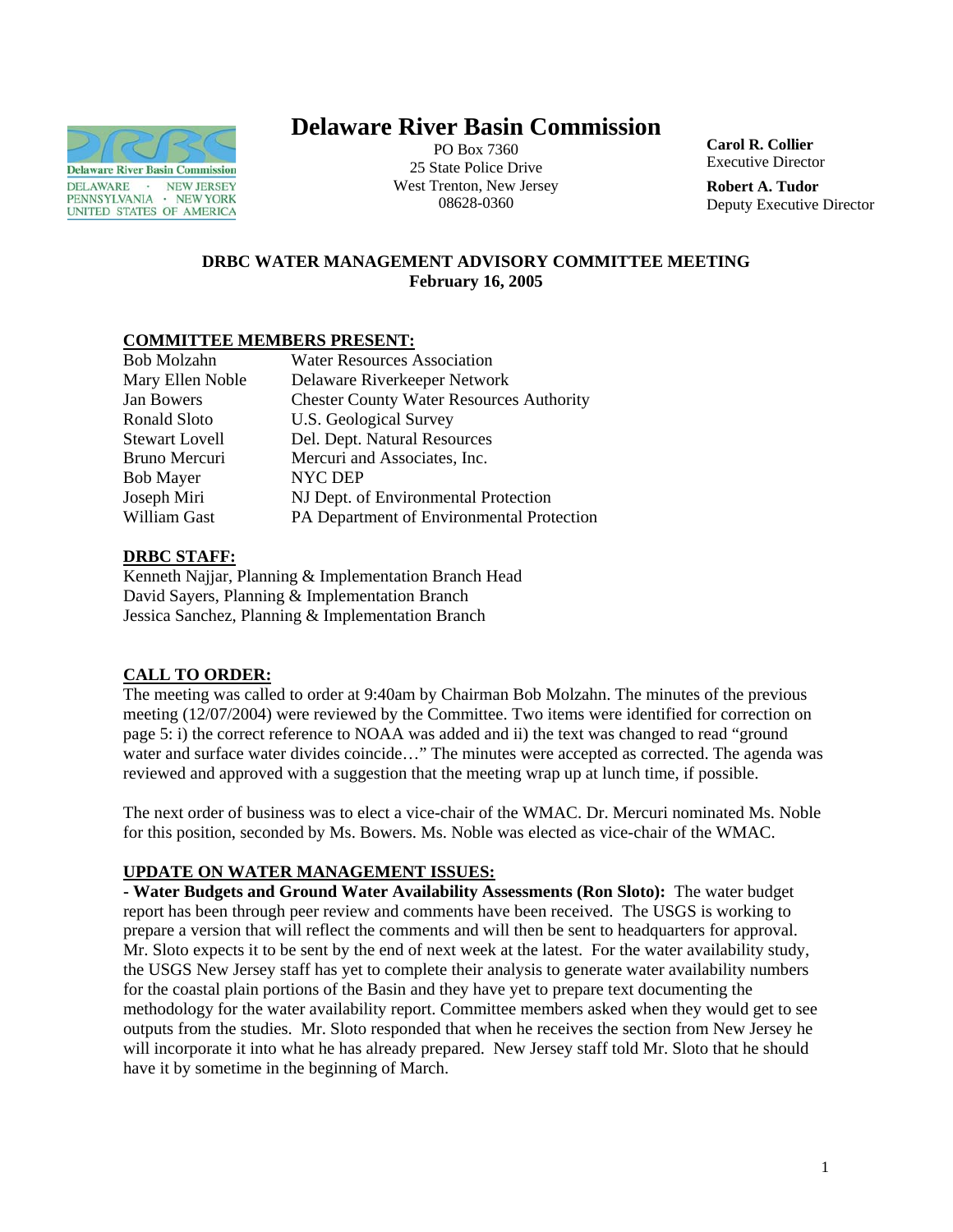**- Pocono Project: Sustainable Watershed Management (Ken Najjar):** Dr. Najjar updated the Committee on progress with this project since the previous WMAC meeting. The project is moving along and is a joint endeavor with US EPA, DRBC, Monroe County Conservation District, and Monroe County Planning Commission, Brodhead Watershed Association, USGS, and PA Fish & Boat. EPA Region III has taken an administrative lead, and the Office of Research and Development has taken a technical role on this project. Added to the team last month was representation from PADEP, Northeast office.

The project is designed with three phases with an overall objective of obtaining transferable results (or methodologies). Funding comes from a grant from the US EPA but combines with other grant money and matching funds from DRBC and others. The first phase is largely technical and incorporates three types of modeling efforts: One is a ground water 3-D modeling effort to determine the effect of withdrawals on baseflows in the Pocono Creek. The second part is the PA Fish & Boat Commission's model to determine the impact of any flow reduction on critical habitat, in this case brown trout habitat, using PA's guidance of no greater than 5% habitat loss. The third model, run by EPA-ORD, is a storm-water runoff model which attempts to balance the inflow into the stream based on rainfall runoff characteristics.

These three modeling efforts are part of a corresponding planning exercise which includes pulling together the watershed community partnerships and looking at what the present and future water use is for the area and beginning the outreach process. This is all encompassed in phase 1.

Phases 2 & 3 will help educate the wider community on the results of the modeling efforts and will also educate those at the County and Municipal level on management options to ensure sustainable water use. The management options may take many forms and could include ordinances, etc.

Phase 1 is underway and began in November 2004 with a timeline of 2 years. Currently we are trying to raise funds for phase 2 and are looking at grants from EPA and Growing Greener and others to continue the project.

Ms. Noble questioned whether implementation could be done at the local level under current law. Dr. Najjar confirmed this was the case. Mr. Sloto noted that in developed watersheds the impact of development is not always apparent on the recharge numbers. Often it is a reduction in ET (which is typically around 50% of the water budget (outputs) under natural conditions), rather than recharge, which balances the increased water loss from withdrawals.

Ms. Bowers requested an update on developments with IRP (Integrated Resource Plan) issues for the next meeting as it has been some time since the Committee heard an update. Staff agreed to provide the update.

**- DRBC Resolution 88-2: Conservation Standards (David Sayers):** Mr. Sayers recapped the situation regarding Pennsylvania's state-wide plumbing code which was has recently been adopted and now relieves DRBC of its role in ensuring Water Conservation standards are enacted at the local level. In the past, NJ, DE, & NY had passed a state code which implemented federal standards. But in PA there was no statewide plumbing code so the standards were enforced at the local level as per DRBC Resolution 88-2. On April  $9<sup>th</sup>$  2004, the PA legislature passed a uniform construction code and the follow-up item from the last meeting was to check whether or not the plumbing code component was enacted. Mr. Sayers reported that he had conversations with Jon Balson of the PA Dept of Labor and Industry which confirmed that the plumbing code was part of the unified code and conformed to DRBC standards. Mr. Sayers shared this information with Mr. Gast. Mr. Sayers noted that this change means DRBC does not need to monitor compliance at the local level in Pennsylvania. Ms. Bowers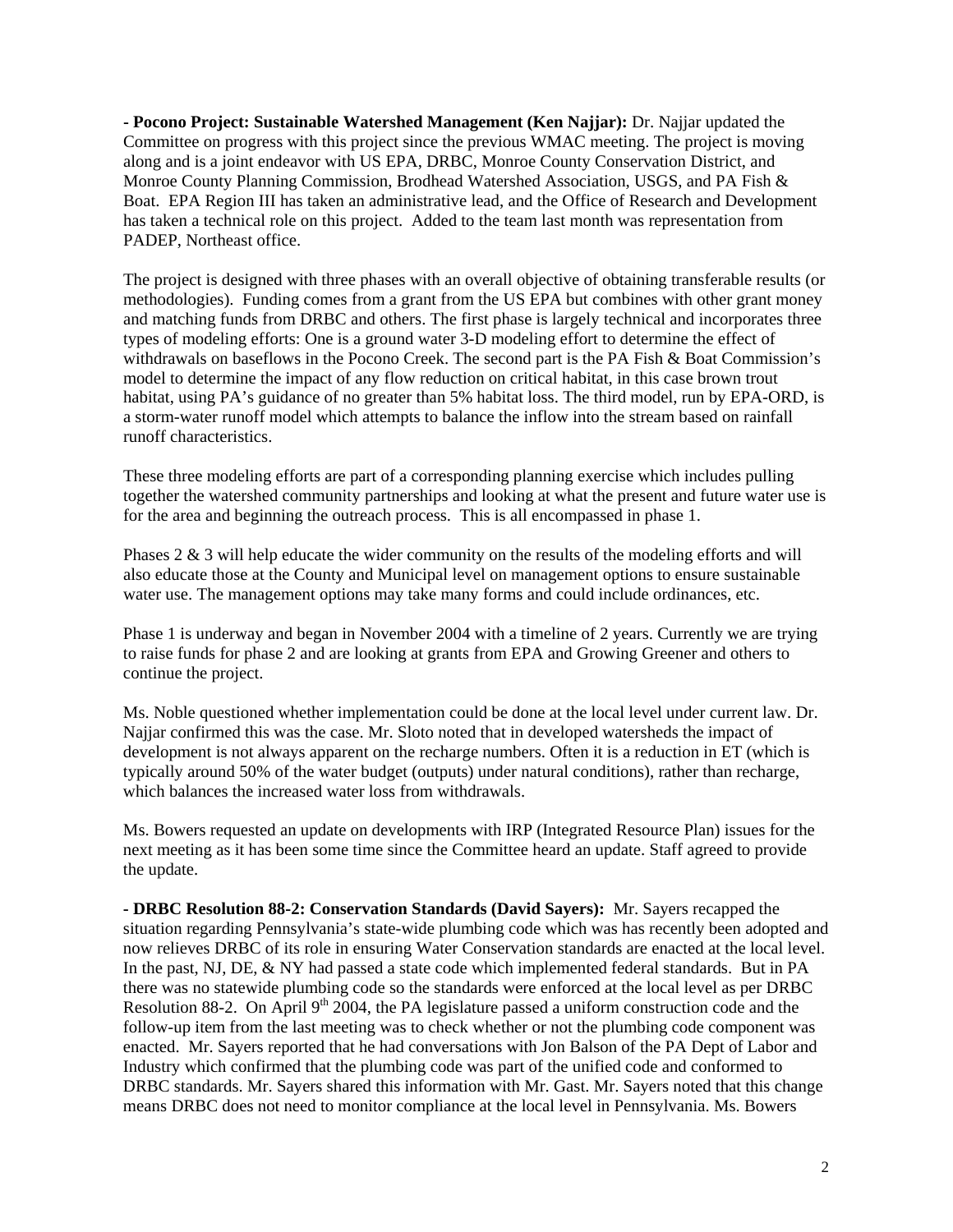asked whether the code requires that municipalities adopt the building code or if it is automatically incorporated. Mr. Gast responded that as it is a state code it automatically applies. Ms. Bowers noted that in the past DRBC had would not approve a project in a municipality until it had passed a local plumbing code. Mr. Sayers confirmed this and noted that we don't need to do this anymore; Pennsylvania now has the same status as the other Basin states regarding this issue where DRBC has not needed to track this at the local level.

#### **WATER ACCOUNTABILITY:**

Mr. Sayers gave an update to the committee regarding water accountability issues based on his recent conversation with George Kunkel of Philadelphia Water Department, who could not be present at today's meeting. Mr. Sayers gave a presentation to the group that had been prepared by DRBC staff and will be given to the DRBC Commissioners at the next Commission meeting to inform them of recent developments with this issue. Comments were made by WMAC members in order to improve the presentation, particularly with regard to the next steps, for which the Committee recommends a 3 phase approach. As we have discussed previously, the WMAC needs to let the Commissioners understand what we are doing and look at this method and get their approval. We are planning to give this presentation at the next Commission meeting in March. The WMAC voted on the proposal to put this issue to the Commissioners, and it was passed unanimously.

[The slides presented to the DRBC Commissioners at the March 16 2005 meeting can be found here: [http://www.state.nj.us/drbc/wateruse/WMACWaterAcctg031605.pdf\]](http://www.state.nj.us/drbc/wateruse/WMACWaterAcctg031605.pdf).

An action for DRBC staff from the last meeting was to work with Bob Molzahn to issue an article in the WRA newsletter about the new methodology and the AWWA software testing study; the article appeared in the Winter 2004/2005 issue. The article helped generate interest in the software testing, and DRBC had received interest from several water purveyors in the Basin. Dr. Mercuri suggested that Perkasie Borough Authority may also wish to participate in the study and will provide further contact details to DRBC after contacting the Borough. Most of the interested purveyors were from Pennsylvania, so the State representatives on the Committee from New Jersey and Delaware were asked to help seek out potential candidates for the software testing, and details should be forwarded to David Sayers of DRBC staff.

A first draft of the software has been developed by the AWWA subcommittee. It still needs refining and is not yet ready for testing. The proposed start date for software testing is the end of March. Mr. Kunkel is planning to write a letter on behalf of the AWWA committee to any systems that DRBC identifies that may want to participate. The DRBC will then send that letter out under a DRBC cover or e-mail. Interest in this topic seems to be growing; Mr. Kunkel recently attended a PA PUC meeting and has been invited to speak at the National Association of Regulatory Utility Commissioners.

#### **PA ACT 220 UPDATE:**

**- Progress with developing State Water Plan (Bill Gast):** Mr. Gast gave an update on issues relating to PA Act 220 progress and the development of the State Water Plan. Over the last few months, things have been progressing. The statewide committee has considered draft critical water planning area guidelines that the Critical Water Planning Area subcommittee developed. Those draft guidelines were distributed to the 6 regional committees for their comment and review. There is a process document that outlines the process that is needed in order to get a critical water planning area designated. Designation requires a statewide committee approval and the approval of the department secretary. There is also a separate criteria document which describes the criteria and standards that would be applied to determine whether or not an area qualifies as a critical water planning area. We are anticipating comments back from the regional committees by the end of February for the Process